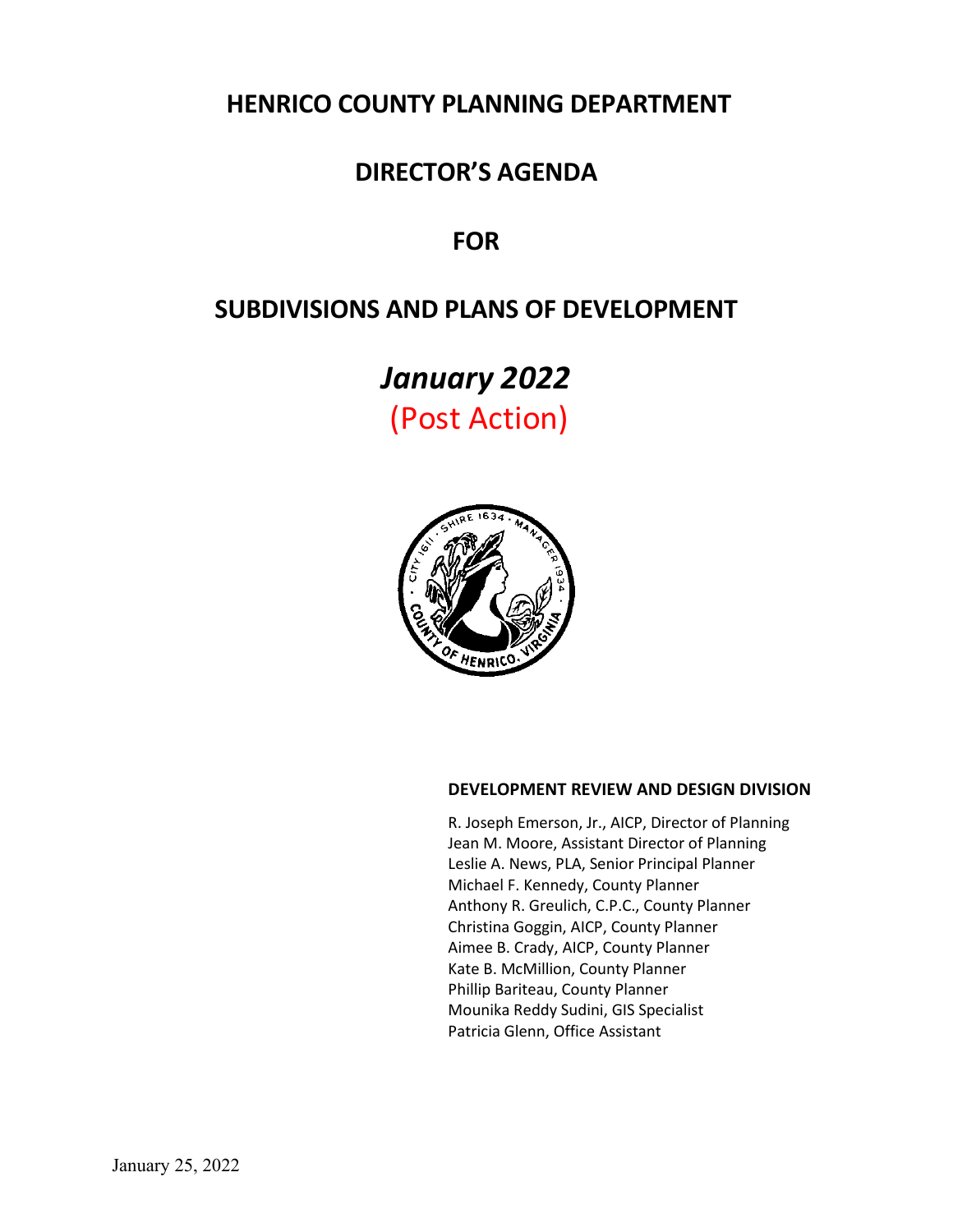# **PLAN OF DEVELOPMENT AND LIGHTING PLAN**

| POD2021-00542                       | Kimley-Horn for Regency Acquisitions, LLC and Regency                |
|-------------------------------------|----------------------------------------------------------------------|
| <b>Regency Residential Phase II</b> | Acquisitions II, LLC: Request for approval of a plan of development  |
| - Starling Drive                    | and lighting plan, as required by Chapter 24, Section 24-2314 of the |
|                                     | Henrico County Code, to construct a 6-story, 81,172 square foot      |
|                                     | apartment building with 226 units and six-level interior structured  |
|                                     | parking. The 5.99-acre portion of the overall 42.5-acre urban mixed  |
|                                     | use district is located on the eastern line of Starling Drive,       |
|                                     | approximately 475 feet south of Quioccasin Road, on part of parcel   |
| <b>APPROVED BY DIRECTOR ON</b>      | 752-744-6336. The zoning is UMUC Urban Mixed Use District            |
| 01/26/2022                          | (Conditional). County water and sewer. (Tuckahoe)                    |
|                                     |                                                                      |

The second phase of residential development in the Regency Urban Mixed Use (UMU) District is proposed along Starling Drive, alongside the first phase of multifamily residential development, currently under construction in place of the former Sears building. The previous phase included a total of 320 dwelling units with the majority consisting of single and two-bedroom floor plans, with a limited number of threebedroom floor plans. This second phase will include a similar mix of units with respect to bedroom count, with a total of 226 units this phase.

The overall site slopes downward from the north toward the south end, resulting in variable elevations for first level units between the south and north ends of the building. Building height from finished grade to the highest feature ranges between approximately 60 and 72 feet. Building height up to 100 feet is permitted at this location on site in accordance with the UMU zoning proffers and pattern book. The project continues to be subject to and is found to be compliant with the conditions and pattern book for zoning cases REZ2019-00021 and PUP2019-00009 approved by the Board of Supervisors on August 13, 2019.

This second phase of residential development was rendered conceptually on the overall site exhibit at time of the residential phase 1 approval. Construction of a new access point along Starling Drive, north of the established aligned entrance opposite Farmington Drive, is underway with the phase 1 plan, and will more directly serve the parking deck entrances for this phase and the phase 1 parking deck, both of which are accessed along the internal UMU private street within the newly established internal grid area. No additional entrances to Starling Drive are proposed with this phase. Sidewalk will be constructed along the Starling Drive frontage with this second phase, to include streetscape plantings and pedestrian lighting.

Adequate lighting levels meeting UMU requirements for illumination are demonstrated on the lighting plan with new LED fixtures of style consistent with the first residential phase of development.

The building finish will include a combination of face brick, cementitious panel siding, wood siding to tie in with the wood panel finishes implemented on other new buildings at Regency, and CMU, as well as accents of vertical seamed metal siding in traditional reds, grays, and alabaster tones, compatible with previous phases of redevelopment. A social courtyard will open outwardly to the north, and an interior accessed pool courtyard will also be included, similar to the phase 1 building. Each building provides dedicated amenities within the structure and dedicated structured parking to serve the units.

The staff recommends approval subject to the annotations on the plans, the standard conditions for developments of this type, and the following additional conditions: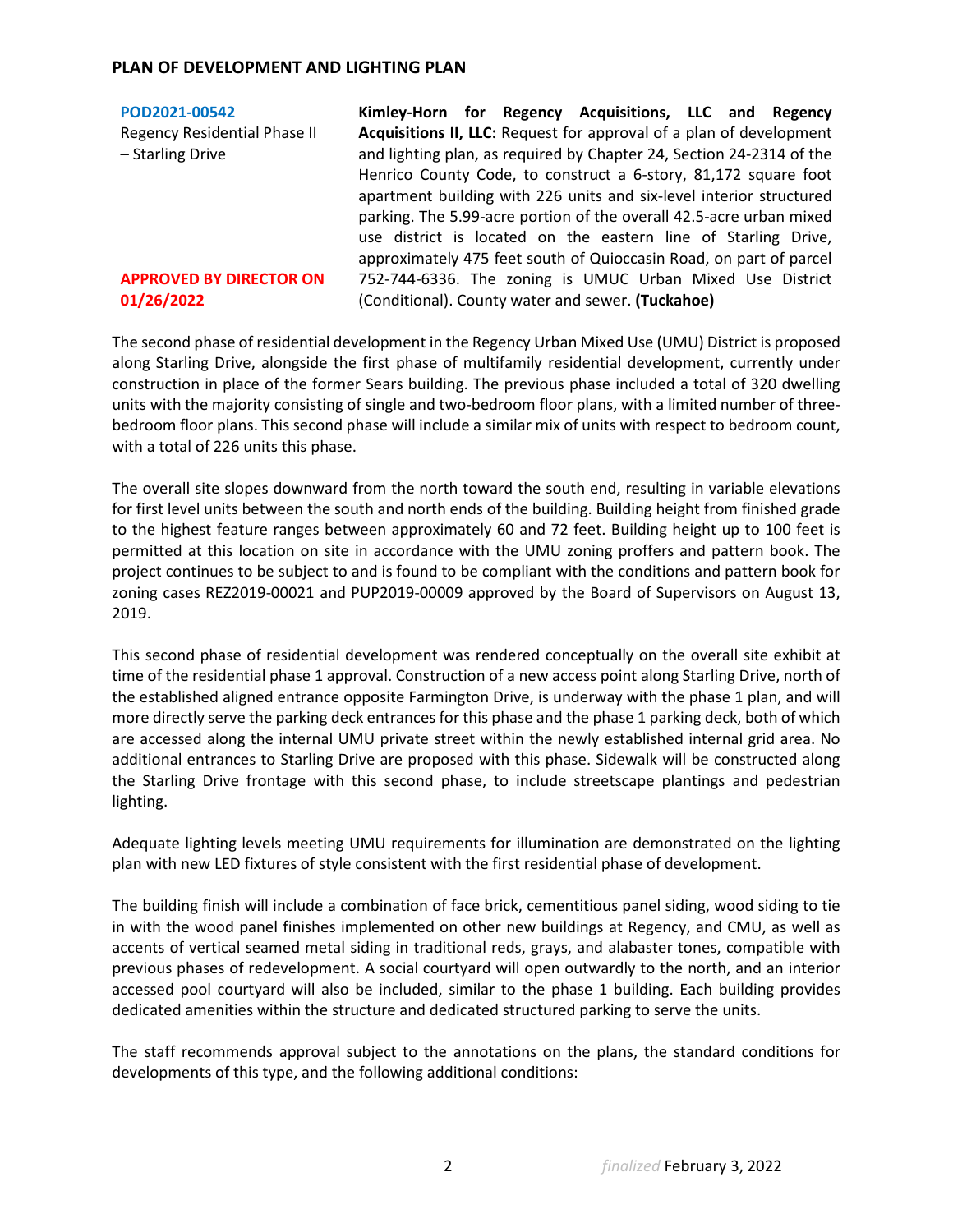- 11B. Prior to the approval of an electrical permit application and installation of the site lighting equipment, a plan including light spread and intensity diagrams, and fixture specifications and mounting heights details shall be revised as annotated on the staff plan and included with the construction plans for final signature.
- 15. The right-of-way for widening of Starling Drive as shown on approved plans shall be dedicated to the County prior to any occupancy permits being issued. The right-of-way dedication plat and any other required information shall be submitted to the County Real Property Agent prior to approval of construction plans.
- 16. The proffers approved as a part of zoning case REZ2019-00021 and PUP2019-00009 shall be incorporated in this approval.
- 17. A construction staging plan which includes details for traffic control, fire protection, stockpile locations, construction fencing and hours of construction shall be submitted for County review and prior to the approval of any final construction plans.
- 18. The conceptual master plan, as submitted with this application, is for planning and information purposes only.

# **(Staff Report by Aimee Crady )**

**(Applicant's Representative: Laura Anderson ) (Applicable Rezoning Cases and PUPS: REZ2019-00021 and PUP2019-00009)**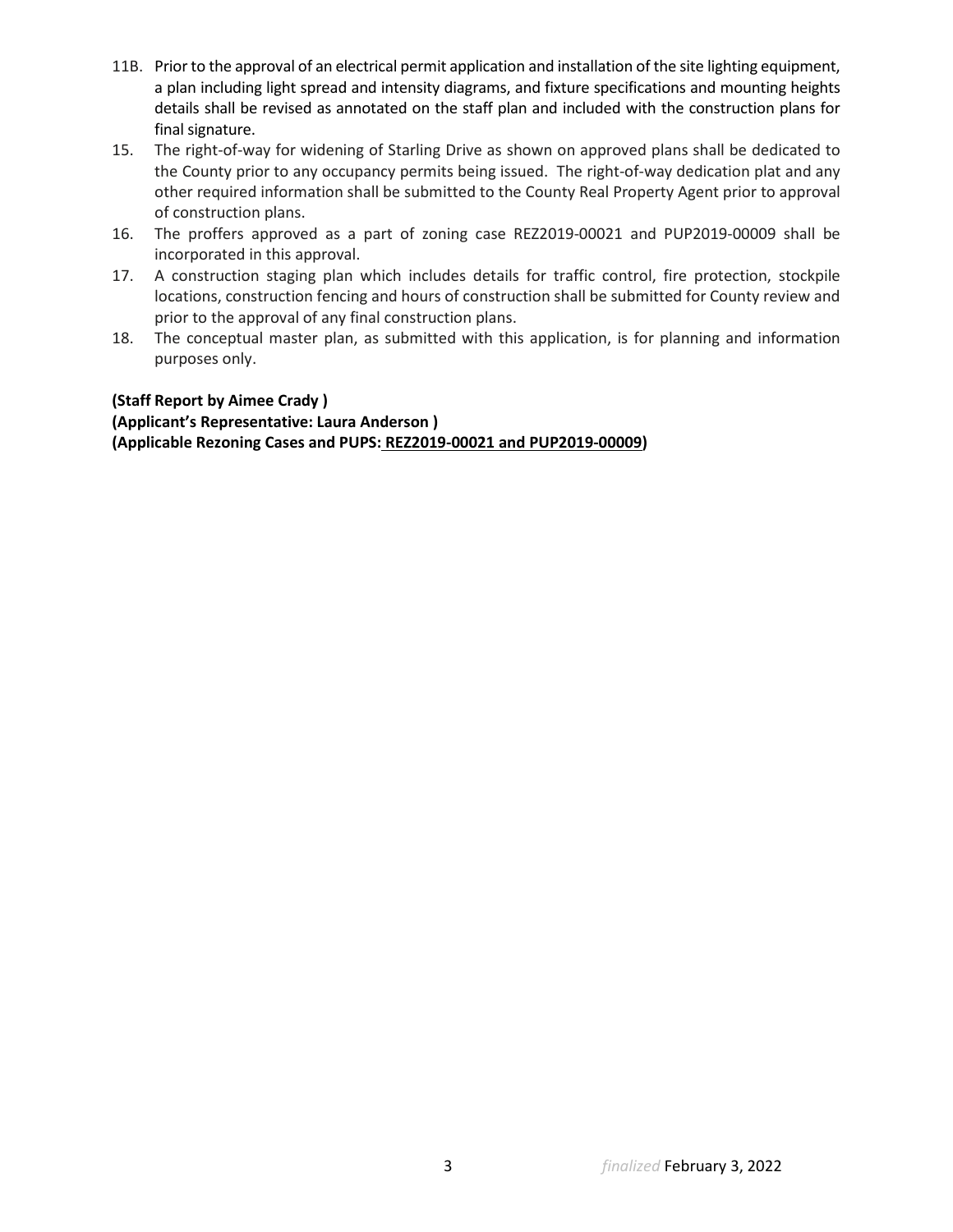# **PLAN OF DEVELOPMENT AND LIGHTING PLAN**

**[POD2021-00544](https://henrico.us/pdfs/planning/2022/jan22/pod/pod2021-00544.pdf)**

West Broad Village Capital Square Office – 2301 Old Brick Road

### **APPROVED BY DIRECTOR ON 01/26/2022**

**Timmons Group for Excell WBV V LLC and Capital Square 1031:**  Request for approval of a plan of development and lighting plan, as required by Chapter 24, Section 24-2314 of the Henrico County Code, to construct a four-story, 65,000-square foot office building with a first-floor parking structure for 45 vehicles. The 1.37-acre site is on the south line of Old Brick Road (private), between Duckling Drive (private) and Wild Goose Lane (private), on parcel 742-760-7253. The zoning is UMUC Urban Mixed Use District (Conditional) and WBS-O West Broad Street Overlay District. County water and sewer. **(Three Chopt)**

This plan would authorize construction of a 4-story professional office building, with a first- floor parking garage containing 45 parking spaces, and an adjoining surface parking area containing 46 parking spaces. The proposed development would occupy the A11 block of the West Broad Village urban mixed-use development. The property is subject to the proffers of zoning case C-012C-06 and the conditions of provisional use permit case P-002-06, both approved by the Board of Supervisors on March 14, 2006.

Capital Square is a real estate investment firm which is developing their headquarters on this site. The building is being custom built for a single owner/tenant. The new building will expand the customer base for the business in West Broad Village. The proposed professional office building is a permitted use in the Urban Mixed Use (UMU) zoning district. The proposed parking garage and surface parking area are permitted accessory uses. The proposed office building is in general conformance with West Broad Village's UMU conceptual master plan. The design elements of the site are generally consistent with the West Broad Village Masterplan Sketchpak. Staff notes that since the original UMU Master Plan for West Broad Village was approved by the Planning Commission in October of 2006, this block has been shown as future commercial-office development.

The proposed parking area behind the building will not be accessed from the alley behind the townhouses facing Liesfeld Parkway. Access to both the parking garage and the surface parking area is provided from Wild Goose Lane and Duckling Drive.

The proposed development satisfies Public Works and Public Utilities design standards, as well as zoning code requirements, including applicable zoning proffers and provisional use conditions.

The POD plans include a site lighting plan. The lighting plan satisfies UMU lighting requirements. Site lighting is provided by light poles and fixtures matching those used throughout West Broad Village.

A conceptual landscape plan is included for informational purposes to demonstrate ability and intent to conform with code requirements. A final landscape plan will be submitted for Planning Department review and approval. The plan will provide for alternative replacement of street trees along Old Brick Road, hardscape details for the plaza, foundation landscaping, details for rooftop terraces, screening for HVAC, solar, mechanical, and utility equipment, as well as how landscaping will be irrigated.

The staff recommends approval subject to the annotations on the plans, the standard conditions for developments of this type, and the following additional conditions:

11B. Prior to the approval of an electrical permit application and installation of the site lighting equipment, a plan including light spread and intensity diagrams, and fixture specifications and mounting heights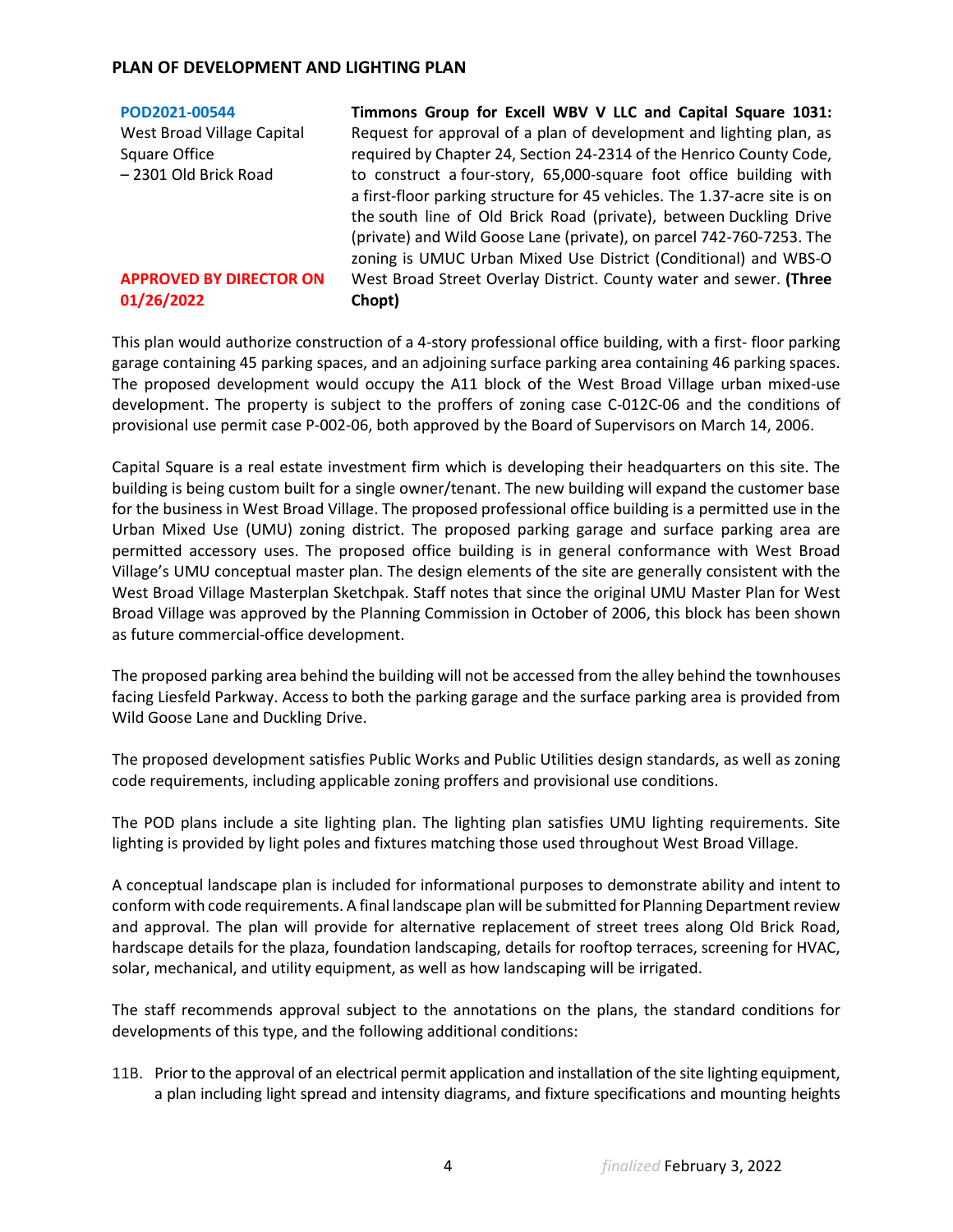details shall be revised as annotated on the staff plan and included with the construction plans for final signature.

- 15. The proffers approved as a part of zoning case C-012C-06 and the conditions of provisional use permit P-002-06 shall be incorporated in this approval.
- 16. A construction staging plan which includes details for traffic control, fire protection, stockpile locations, construction fencing and hours of construction shall be submitted for County review and prior to the approval of any final construction plans.

**(Staff Report by Mike Kennedy ) (Applicant's Representative: Brian Ditzler ) (Applicable Rezoning Cases and PUPS: C-012C-06\_& P-002-02)**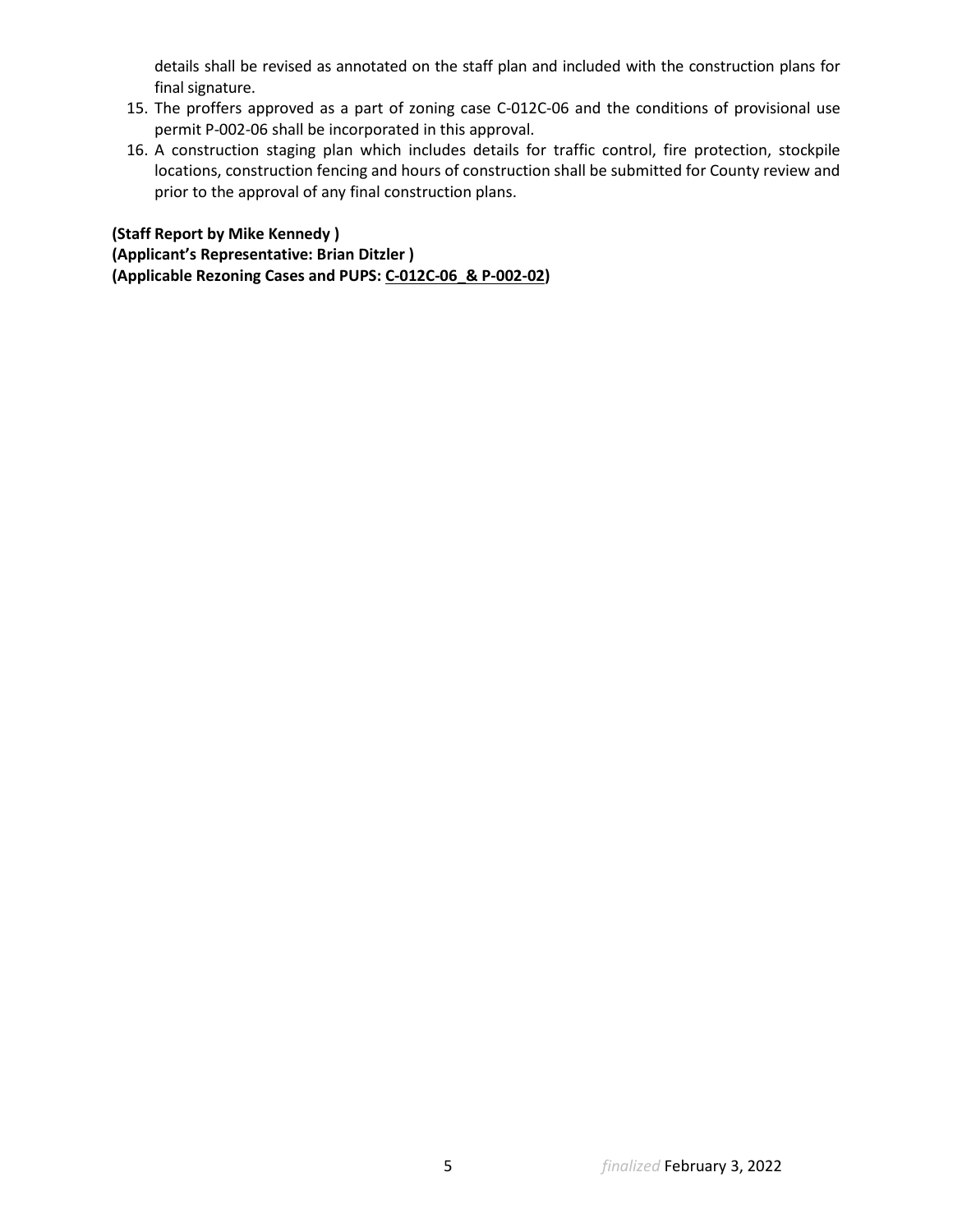## **PLAN OF DEVELOPMENT AND LIGHTING PLAN**

| POD2021-00546              | Bay Companies for Salvatore J. Cangiano and Godsey Properties,        |
|----------------------------|-----------------------------------------------------------------------|
| Landmark Section 3-        | LLC: Request for approval of a plan of development and lighting plan, |
| East Williamsburg Road (US | as required by Chapter 24, Section 24-2314 of the Henrico County      |
| Route 33)                  | Code, to construct 70 two- and three-story townhouse units for        |
|                            | sale. The 14.33-acre site is located on the north line of East        |
|                            | Williamsburg Road (US Rt. 60) and the west line of Old Memorial       |
|                            | Drive, on parcels 836-713-7564 (part) and 837-713-0631 (part). The    |
| APPROVED BY DIRECTOR ON    | zoning is RTHC Residential Townhouses (Conditional) and AS-O          |
| 01/26/2022                 | Airport Overly Safety District. County water and sewer. (Varina)      |

This plan of development request for Landmark, Section 3 consists of 70 townhouse lots for sale. This is the third of 7 proposed sections per the masterplan. This section is part of the overall site rezoned by the Board of Supervisors with case REZ2020-00041. Conditional subdivision approval was granted for the entire 76-acre project by the Planning Commission at its June 23, 2021 meeting.

The layout is in substantial conformance with the proffered layout and the conditional subdivision. This section completes the east- west spine road, named Turtle Parkway, to Old Memorial Drive. Thirty units are located on the southern side of Turtle Parkway and 40 units are proposed on the north side of Turtle Parkway, both with parking and access on private roads. Additionally, there will be a second access point into the development with the construction of Old Time Road in the northern portion of this development.

Sidewalks are proffered to be installed along the front of lots and the public roads. A trail system is proposed throughout the development comprised of sidewalks and improved trails through the property. Stamped concrete paving will be provided for the pedestrian crossings at intersections within the development. Construction details for these improvements will be included within the POD prior to construction plan signature.

Proffered landscaping for the project requires a 10' transitional buffer along the east-west road for the length of the road as sections are submitted. Proffers also require a 2.5-inch caliper tree every 35-feet +/ along all interior roads and parking areas. There is a 25-foot transitional buffer with a fence proffered along E. Williamsburg Road (US Route 60). By zoning code, there is a 15% canopy requirement and 5% interior parking lot canopy required per section.

The applicant submitted a lighting plan with the POD submission. Staff has requested additional lighting along the public right-of-way and in the parking areas and the applicant has agreed to provide the additional lighting. The proposed fixtures are night sky compliant and proffered to be a maximum of 15 feet tall. The developer is also providing 6-foot-tall yard lights that will be hardwired and cannot be cut off by an individual property owner.

The developer is proposing 3 different models of two- and three-story townhomes for this section with 60 of the proposed units having frontload garages. The units without garages are 20 foot wide and 36 feet deep. Some of the garage units are 20 feet wide and 60 feet deep and others are 20 feet wide and 46 feet deep providing a variety of unit styles. The 3-story unit is 36 feet tall, under the 45 foot height limit. Per proffers, all dwelling units have exposed exterior walls of stone, dryvit, brick, hardi-plank, vinyl siding or a combination of the foregoing with 30-year roof shingles.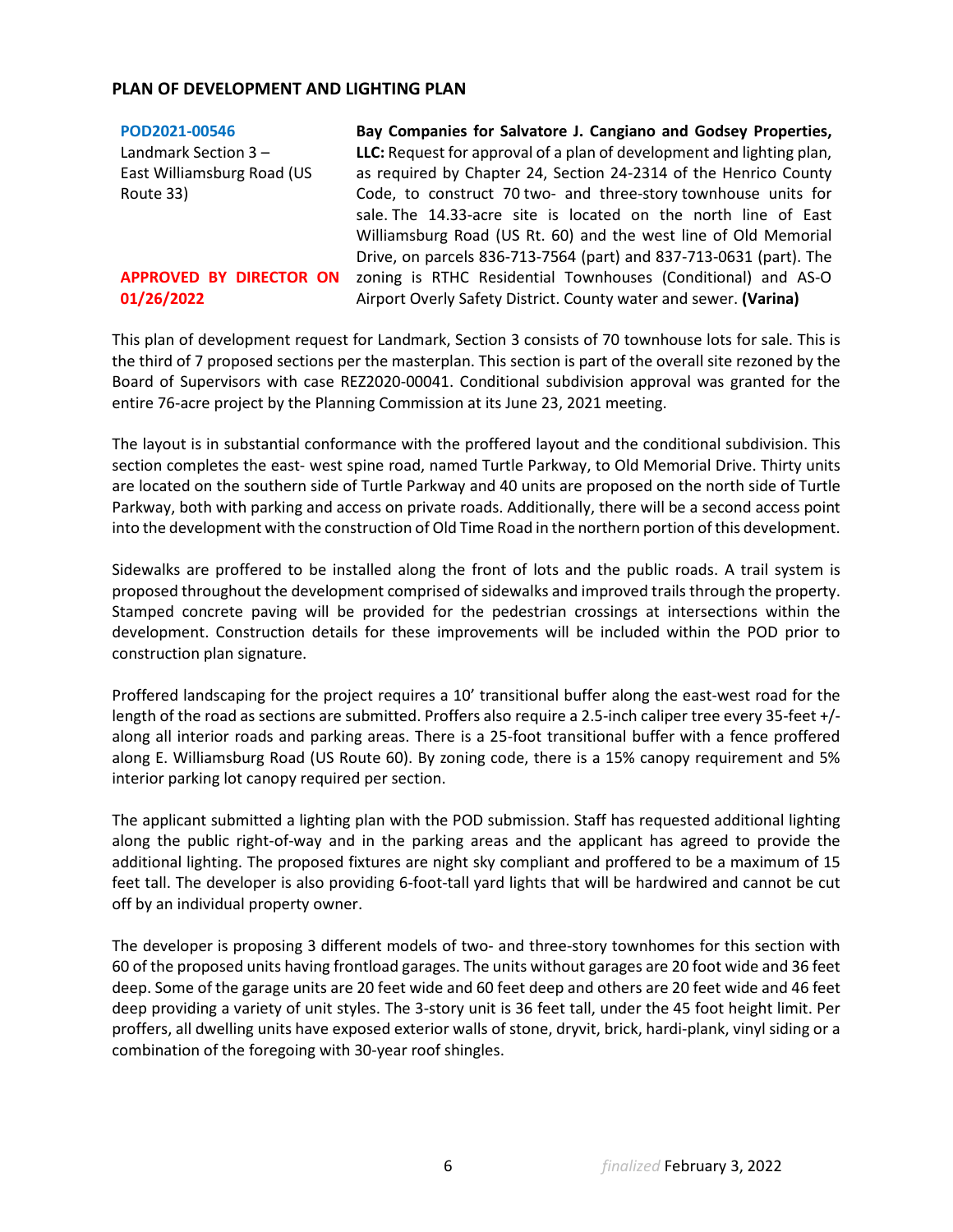The staff recommends approval subject to the annotations on the plans, the standard conditions for subdivisions served by public utilities, and the following additional conditions:

- 11B. Prior to the approval of an electrical permit application and installation of the site lighting equipment, a plan including light spread and intensity diagrams, and fixture specifications and mounting heights details shall be revised as annotated on the staff plan and included with the construction plans for final signature.
- 15. The unit house numbers shall be visible from the parking areas and drives.
- 16. The names of streets, drives, courts and parking areas shall be approved by the Richmond Regional Planning District Commission and such names shall be included on the construction plans prior to their approval. The standard street name signs shall be installed prior to any occupancy permit approval.
- 17. The subdivision plat for Landmark Section 3 shall be recorded before any building permits are issued.
- 18. Prior to issuance of a certificate of occupancy for any building in this development, the engineer of record shall certify that the site has been graded in accordance with the approved grading plans.
- 19. A concrete sidewalk meeting County standards shall be provided along both sides of all interior roads.
- 20. The proffers approved as a part of zoning case REZ2020-00015 shall be incorporated in this approval.
- 21. A note in bold lettering shall be provided on the erosion control plan indicating that sediment basins or traps located within buildable areas or building pads shall be reclaimed with engineered fill. All materials shall be deposited and compacted in accordance with the applicable sections of the state building code and geotechnical guidelines established by the engineer. An engineer's report certifying the suitability of the fill materials and its compaction shall be submitted for review and approval by the Director of Planning and Director of Public Works and the Building Official prior to the issuance of any building permit(s) on the affected sites.
- 22. The pavement shall be of an SM-2A type and shall be constructed in accordance with County standard and specifications. The developer shall post a defect bond for all pavement with the Department of Planning - the exact type, amount and implementation shall be determined by the Director of Planning, to protect the interest of the members of the Homeowners Association. The defect bond shall remain in effect for a period of three years from the date of the issuance of the final occupancy permit. Prior to the issuance of the last Certificate of Occupancy, a professional engineer must certify that the roads have been designed and constructed in accordance with County standards.
- 23. Approval of the construction plans by the Department of Public Works does not establish the curb and gutter elevations along the Henrico County maintained right-of-way. The elevations will be set by Henrico County.
- 24. The conceptual master plan, as submitted with this application, is for planning and information purposes only.

**(Staff Report by Christina Goggin) (Applicant's Representative: Josh Krolewski ) (Applicable Rezoning Cases and PUPS: REZ2020-00015)**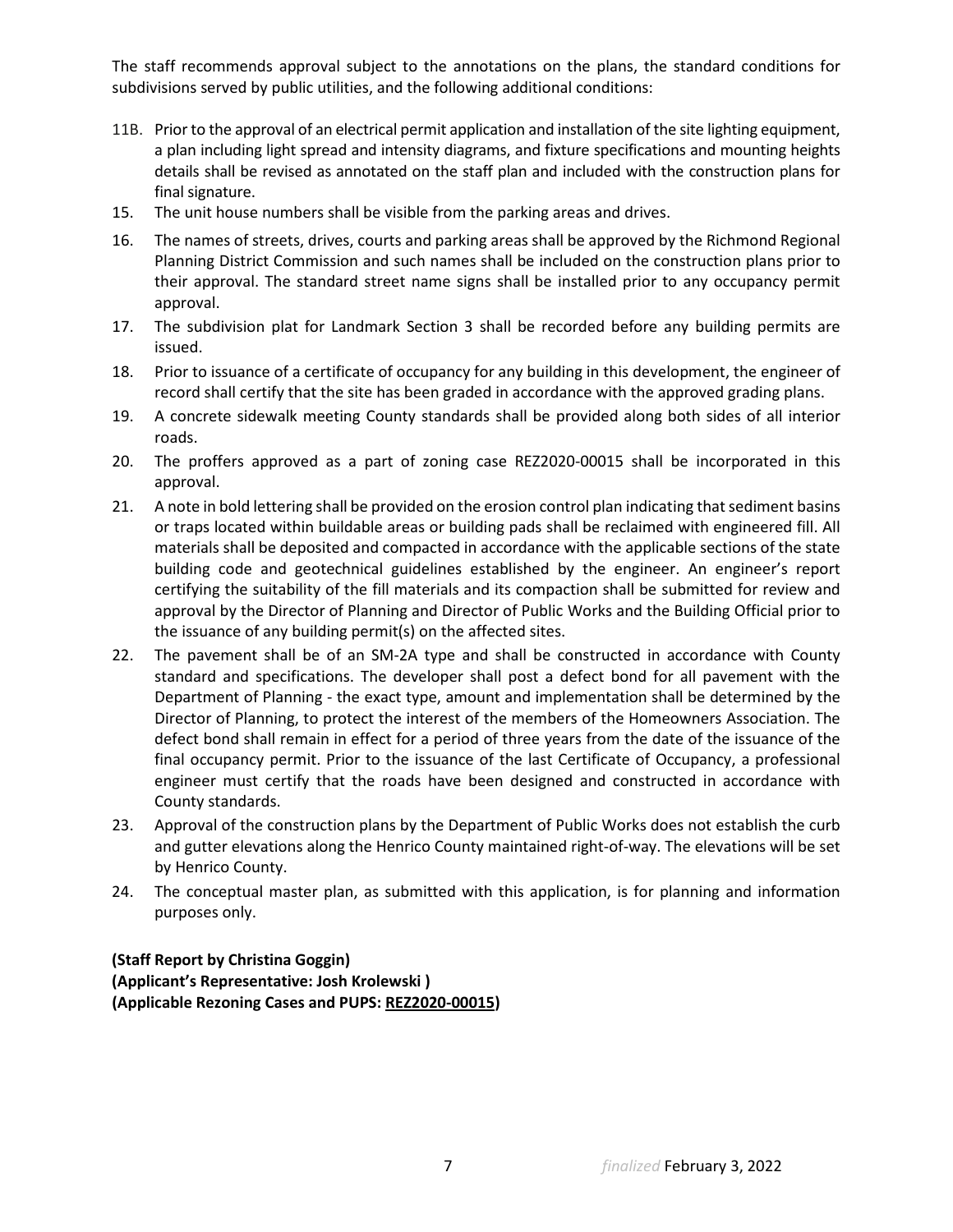## **PLAN OF DEVELOPMENT**

#### **[POD2021-00548](https://henrico.us/pdfs/planning/2022/jan22/pod/pod2021-00548.pdf)**

The Ridings at Warner Farm Section 2 – Long Bridge Road

**APPROVED BY DIRECTOR ON 02/01/2022**

**Timmons Group for KCA/Camp Hill Investments LC, and D. R. Horton, Inc.:** Request for approval of a plan of development, as required by Chapter 24, Section 24-2314 of the Henrico County Code, to construct 212 townhouse units for sale, 172 single family dwellings on zero lot lines, and 75 single family dwellings for a total of 459 dwelling units. The 232.26 acre site is located at the northwest corner of the intersection of New Market Road (State Rt 5) and Long Bridge Road, continuing east along the northern line of Long Bridge Road to the intersection of Yahley Mill Road and continuing north approximately 2,700 feet on the western line of Yahley Mill Road, on parcels 833-682-5297 (part) and 830-682-3002. The zoning is RTHC Residential Townhouse District (Conditional), R-5AC General Residence District (Conditional), R-2AC One-Family Residence District (Conditional), B-2C Business District (Conditional) and AS-O Airport Safety Overly District. County water and sewer. **(Varina)**

The proposed plan of development for The Ridings at Warner Farm Section 2 includes 212 townhouse dwellings for sale and 247 single family homes, including 75 traditional single family detached units, and 172 single family detached units with zero-lot lines. The overall plan includes zoning categories of RTHC, R-5AC, R-2AC, and B-2C and is subject to the proffers and exhibits of zoning case C-10C-12, approved by the Board of Supervisors on June 10, 2012. The exhibits refer primarily to the pattern book adopted with the zoning, which includes a masterplan and design details for housing, street layout and classification, landscaping, and lighting for the development.

The overall 576-acre project was initially rezoned from A-1 Agricultural District to majority R-2AC Residential District in 2005, then subsequently rezoned in 2012 to include the additional housing types and densities under conditional residential zoning categories of R-2AC, R-5AC, and RTHC. The larger lot R-2AC units around the perimeter of the development were retained to reflect the rural vistas of the surrounding community. The current developer for the site, D.R. Horton, applied for rezoning in 2021, but that case has been withdrawn and therefore the land remains subject to the 2012 proffers and design book, in addition to the provisions of the county code.

A first conditional subdivision (now called Preliminary Plat) for The Ridings at Warner Farm was previously approved by the Planning Commission in 2012 and included 314 lots, zoned R-2AC and R-5AC. A Final Subdivision application was submitted in 2014 for 67 of the R-2A lots that access from Turner Road, and staff granted Final Subdivision approval to the 67 lots at that time. Construction plans for this section of the subdivision were submitted in July of 2021 for review, and review agencies provided comments to be addressed by the applicant before plans can be approved for construction.

A second, more recent preliminary plat (SUB2021-00157) was approved on the December 2021 Director's Agenda for 212 townhouse lots for sale. The current request is for the subsequent plan of development covering the 232.26-acre parcel to include the 212 townhouse lots for sale granted conditional subdivision approval by preliminary plat in December 2021, and 172 single family dwelling on zero-lot line units, and 75 single family dwellings granted conditional subdivision approval with the 2012 conditional plan. The R-2AC-zoned portion of the current POD consists of 106 acres. The remaining 126.25 acres in this POD is within the RTHC, R5AC, and B-2C Business zoning districts, inclusive of the proposed road improvements.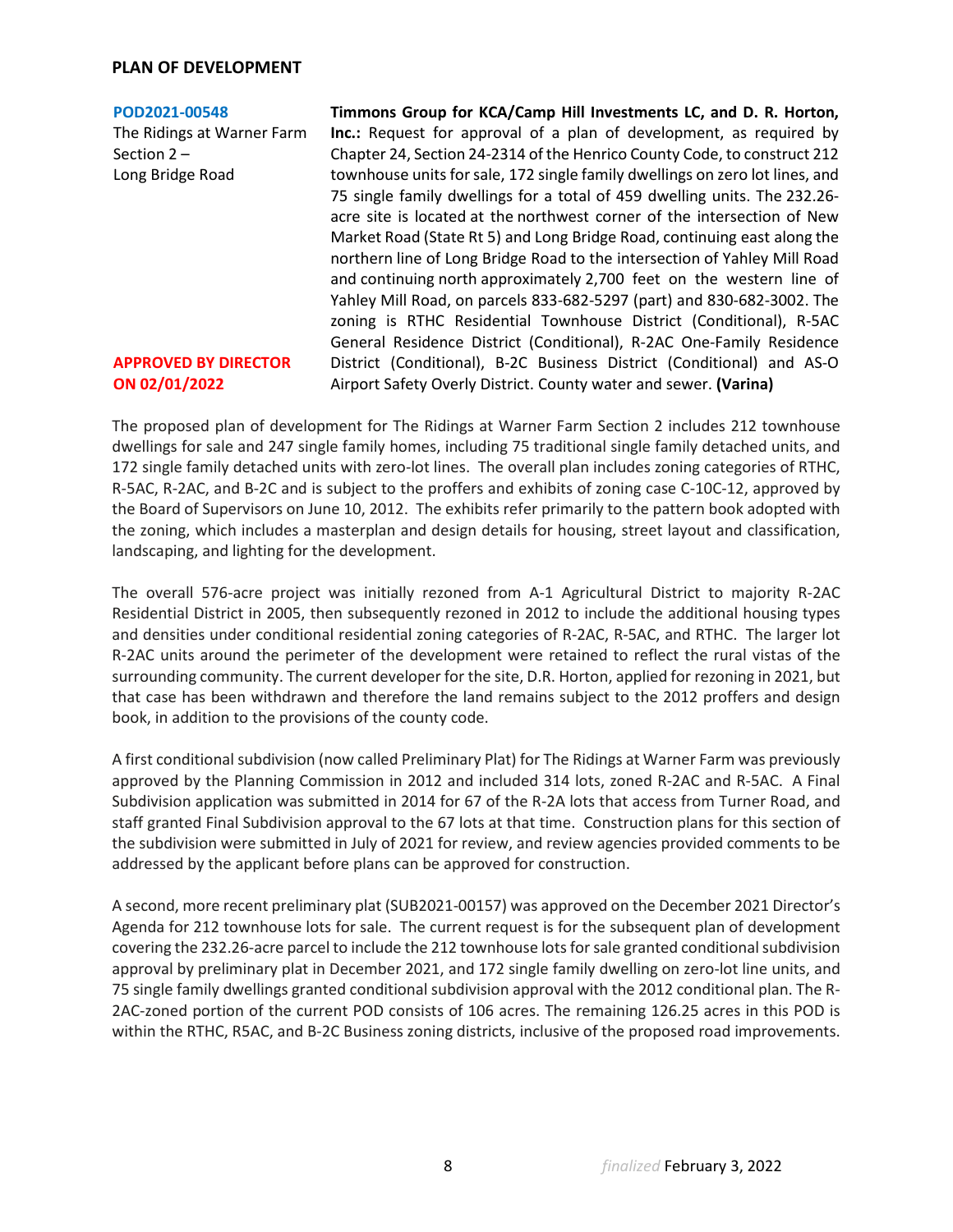The layout is in substantial conformance with the proffered layout in the pattern book, the previous approved 2012 conditional plan, and the December 2021 preliminary plan. All proposed lots will be served by public water and sewer, all utility lines shall be underground.

The intersection realignment of New Market Road (US Route 5) and Long Bridge Road is proposed with this POD within the B-2C portion of the site and will provide the main entrance into the project and village portion of the POD. An entrance feature is proffered to include landscaping and a brick or stone base shall be provided. No additional development within the B-2C portion is proposed with this plan.

The first part of the development, entering the project from Long Bridge Road relocated on the village center street named Fountain Grove Drive, includes the 172 single family detached on zero-lot line units (R-5AC) on approximately 91.2 acres. The developer has provided various building elevations that demonstrate front, side, and rear loaded 2-car garages. Access to side- and rear-loaded garage units are provided from alleyways. Required parking spaces provided in garage driveways will have a minimum dimension of 9-feet by 18 feet for each parking space, exclusive of sidewalks. Additional parking is provided on both sides of Fountain Grove Drive, and parallel parking spaces along one side of the rest of the village streets is provided. Proposed streets are to be constructed with 24-foot-wide pavement, with a 4-foot verge for landscaping, a 5-foot sidewalk, and a 1-foot maintenance strip on each side, roll face curb and gutter, and an 8-foot-wide parallel parking space, for a total 54-foot right-of-way, and conforming to the pattern book design. Variations among the proposed design and the pattern book result from provision of adequate curb width, the 5-foot ADA sidewalk requirement, and necessary maintenance areas along the right-of-way. Despite overall right-of-way width differences between the POD and pattern book, the design concept is retained. The streets in this section are private except for the village center street, Fountain Grove Drive.

The proffers require minimum finished floor areas, exclusive of garages for the R-5AC homes, to meet or exceed 1,700 square feet, with a minimum of 50% of the units being a minimum of 2,000 square feet. All homes are on crawlspaces. Twenty-five percent of all R-5AC homes, in the aggregate, including 25% of the homes facing the village center street, shall either have all brick, stone and/ or cultured stone or cementitious siding or a combination of the forgoing is permitted. Also, all brick, stone and or/ cultured stone fronts shall wrap at least 12 inches around the corner of the side elevations. Other proffered exterior wall material includes brick, stone, cultured stone, high-grade vinyl, composite type siding, or a combination of the forgoing is permitted.

West of the R-5AC zoning is the townhouse development (RTHC), consisting of 212 lots for sale on 31.4 acres. The developer has provided building elevations that provide single front loaded, as well as single and double rear loaded garages. Alleys provide access to rear load garage units and include a portion of the required parking within parking lots. Parallel street parking is provided along Bassett Hall Place. Parking spaces provided in garage driveways will have a minimum dimension of 9 feet by 18 feet for each parking space, exclusive of sidewalks and drives. Proposed streets are to be constructed with a 24-footwide pavement section, and a 4-foot verge for landscaping, 5-foot sidewalk, and 1-foot maintenance strip on each side, with roll face curb and gutter, for a total 46-foot right-of-way conforming to the pattern book design.

By proffer, the finished floor area of any RTHC home, exclusive of garage, shall be a minimum of 1,500 square feet, with a minimum of 25% of the units being a minimum of 1,700 square feet of finished floor area exclusive of garages. Twenty-five percent of all RTHC homes, in the aggregate shall have either all brick, stone, and/or cultured stone fronts that shall wrap at least 12 inches around the corner of the side elevations. Other proffered exterior wall material includes brick, stone, cultured stone, high-grade vinyl, composite type siding, or a combination of the forgoing is permitted.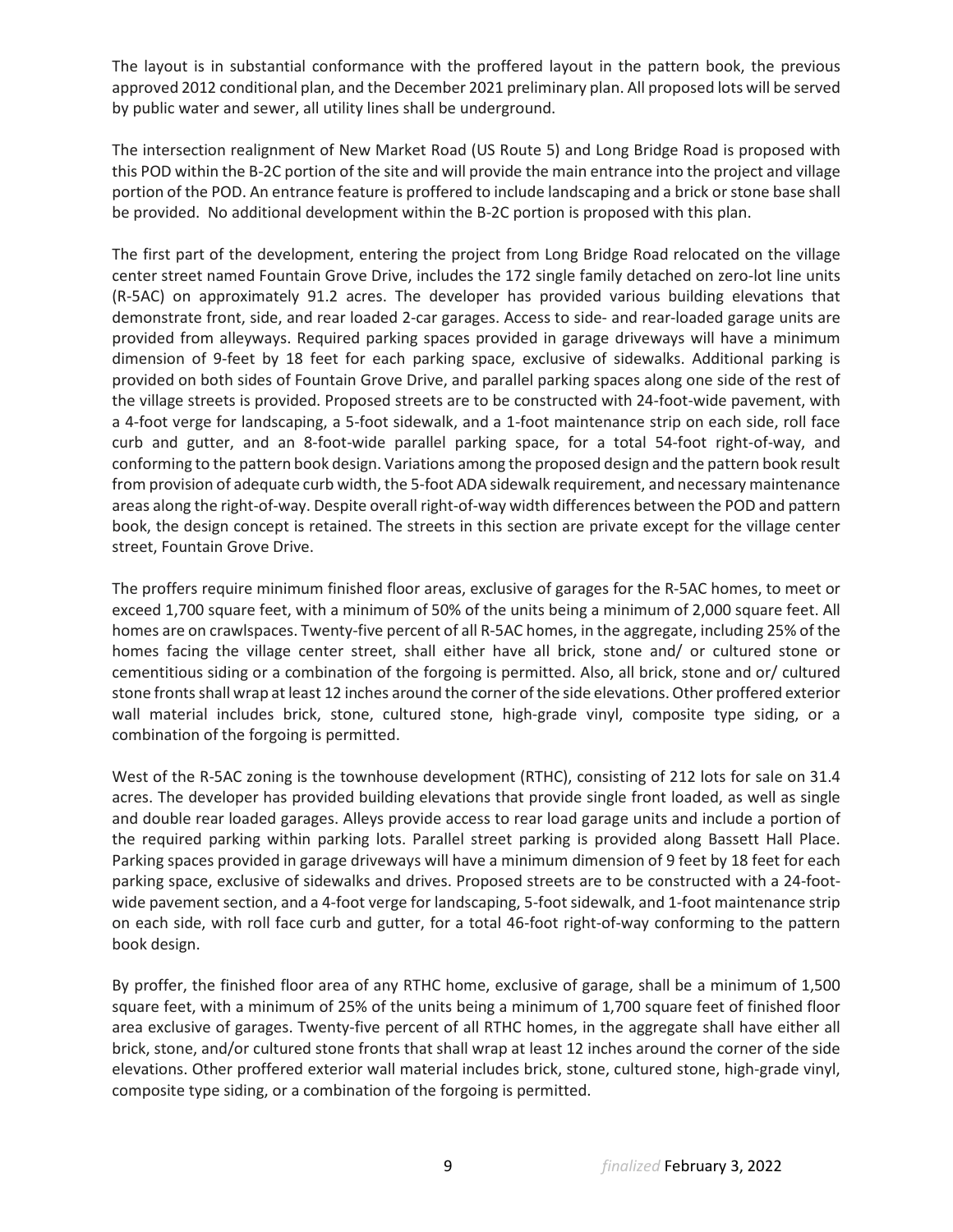Sidewalks are proffered to be installed along the front of lots in both the RTHC and R-5AC portions as well as 2.5-inch caliper street trees spaced every 40-feet along both sides of the roads in those zoning districts. In the R-2AC portion of the project, trees are required every 50-feet on both sides of the streets. Sidewalks and trails are offered along one side of the street. Final placement of required drainage infrastructure is being coordinated to eliminate conflicts with proffered landscaping.

The 75 single family detached dwellings proposed on 106 acres in the R-2AC portion of the property require paved driveways. Fifty percent of the garages on the houses are required to be rear or side loaded, and the pattern book further defines the requirement for rear or side loaded garages based on lot width. The minimum lot size is 13,500 square feet.

Proffers require thirty-five percent of all R-2AC homes in the aggregate shall have either all brick, stone, and/or cultured stone fronts that shall wrap at least 12 inches around the corner of the side elevations. Other proffered exterior wall material includes brick, stone, cultured stone, high-grade vinyl, composite type siding or a combination of the forgoing is permitted.

A proffered 35-foot transitional buffer along Long Bridge Road and Yahley Mill Road applies. Both the RTHC and R-5AC portions of the project are subject to a 15% tree canopy requirement that must be met on site and parking lots are subject to a 5% internal greenspace requirement and peripheral parking lot landscaping requirements of the code. A schematic rendering has been received to demonstrate the proffered amenities to be provided.

As of the preparation date of this agenda, the Departments of Planning and Public Works Engineering cannot recommend approval of the POD. Planning has requested a revised plan that relocates the temporary sediment basin outside of the proffered 35-foot buffer along Long Bridge Road. A final grading plan for the site must be submitted to determine the limits of clearing and determine if temporary sediment basins would become permanent to finalize the locations. Public Works Engineering cannot recommend approval because the floodplain boundary needs to be adjusted to reflect the Preliminary Special Flood Hazard Area (SFHA) maps where those maps are more restrictive than the current effective maps. Floodplain encroachment resulting on any lots may impact the layout and unit yield.

The engineer has submitted revised plans, exclusive of grading plans, to address Engineering's comments. The revised plans submitted are under review and additional grading plans are outstanding. The Director of Planning is not able to approve the POD until the issues detailed above are addressed. In addition to the annotations on the plan and standard conditions for plans of this type, the following conditions are also recommended:

- 15. The unit house numbers shall be visible from the parking areas and drives.
- 16. The names of streets, drives, courts, and parking areas shall be approved by the Richmond Regional Planning District Commission and such names shall be included on the construction plans prior to their approval. The standard street name signs shall be installed prior to any occupancy permit approval.
- 17. The subdivision plat for The Ridings at Warner Farms shall be recorded before any building permits are issued.
- 18. The entrances and drainage facilities on New Market Road (State Route 5) shall be approved by the Virginia Department of Transportation and the County.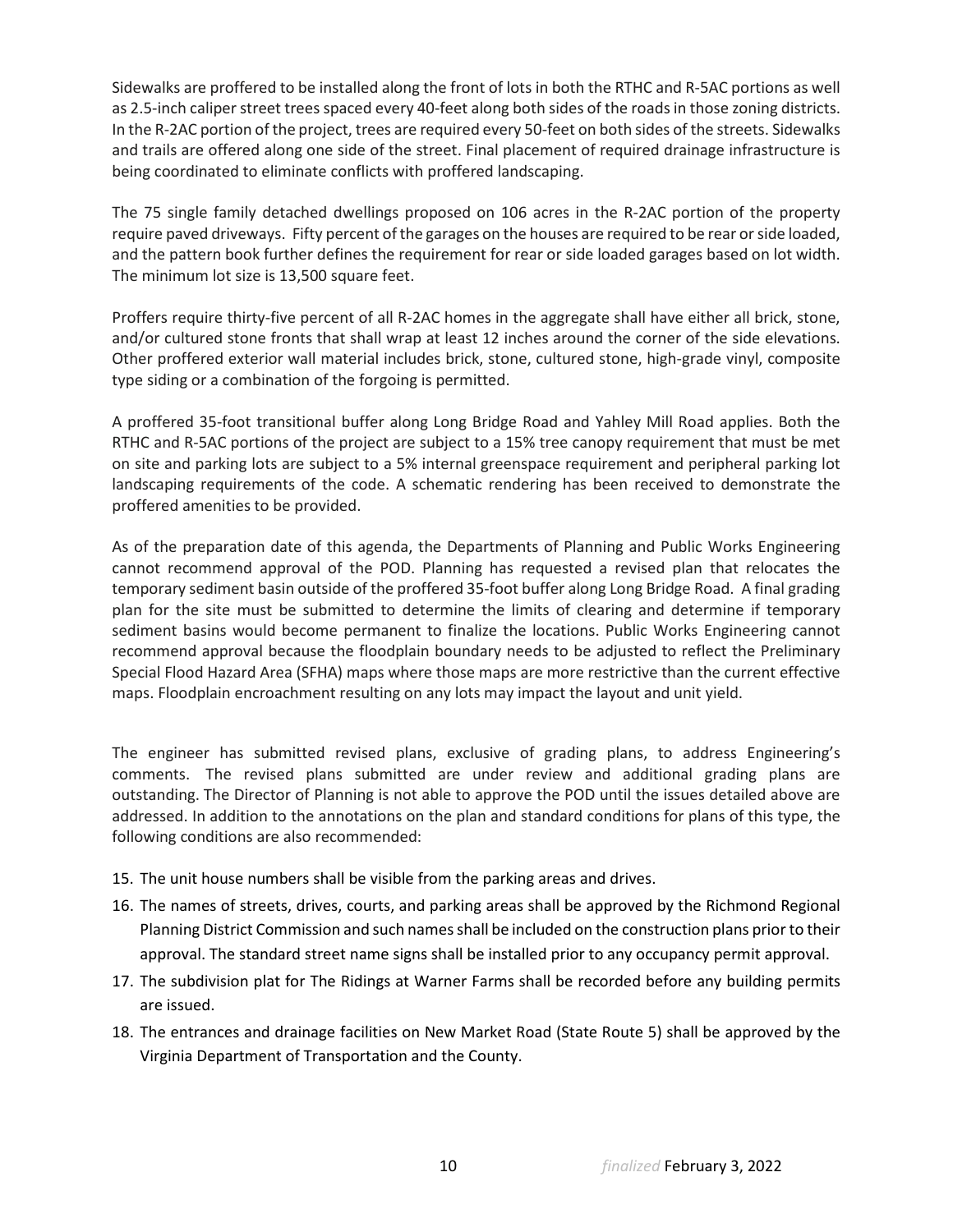- 19. A notice of completion form, certifying that the requirements of the Virginia Department of Transportation entrances permit have been completed, shall be submitted to the Department of Planning prior to any occupancy permits being issued.
- 20. Prior to issuance of a certificate of occupancy for any building in this development, the engineer of record shall certify that the site has been graded in accordance with the approved grading plans.
- 21. A concrete sidewalk meeting County standards shall be provided along the sides of all interior roads in accordance with zoning case C-10C-12.
- 22. The proffers approved as a part of zoning case C-10C-12 shall be incorporated in this approval.
- 23. A note in bold lettering shall be provided on the erosion control plan indicating that sediment basins or traps located within buildable areas or building pads shall be reclaimed with engineered fill. All materials shall be deposited and compacted in accordance with the applicable sections of the state building code and geotechnical guidelines established by the engineer. An engineer's report certifying the suitability of the fill materials and its compaction shall be submitted for review and approval by the Director of Planning and Director of Public Works and the Building Official prior to the issuance of any building permit(s) on the affected sites.
- 24. The pavement shall be of an SM-2A type and shall be constructed in accordance with County standard and specifications. The developer shall post a defect bond for all pavement with the Department of Planning - the exact type, amount and implementation shall be determined by the Director of Planning, to protect the interest of the members of the Homeowners Association. The defect bond shall remain in effect for a period of three years from the date of the issuance of the final occupancy permit. Prior to the issuance of the last Certificate of Occupancy, a professional engineer must certify that the roads have been designed and constructed in accordance with County standards.
- 25. Approval of the construction plans by the Department of Public Works does not establish the curb and gutter elevations along the Henrico County maintained right-of-way. The elevations will be set by Henrico County.
- 26. Approval of the construction plans by the Department of Public Works does not establish the curb and gutter elevations along the Virginia Department of Transportation maintained right-of-way. The elevations will be set by the contractor and approved by the Virginia Department of Transportation.
- 27. The conceptual master plan, as submitted with this application, is for planning and information purposes only.
- 28. The right-of-way for widening of New Market Road (US Route 5) as shown on approved plans shall be dedicated to VDOT prior to recordation of the subdivision plat for The Ridings at Warner Farm. The right-of-way dedication plat and any other required information shall be submitted to the County Real Property Agent prior to approval of construction plans.
- 29. Off-site water line approved for Section 1 shall be completed before any Certificate of Occupancy for Section 2 can be issued.
- 30. The Long Bridge Sewage Pumping Station and Force Main shall have a Certificate to Operate and be accepted for operation before any Certificate of Occupancy can be approved for Section 2.

**(Staff Report by Christina Goggin ) (Applicant's Representative: Jon Murray ) (Applicable Rezoning Cases and PUPS: C-10C-12)**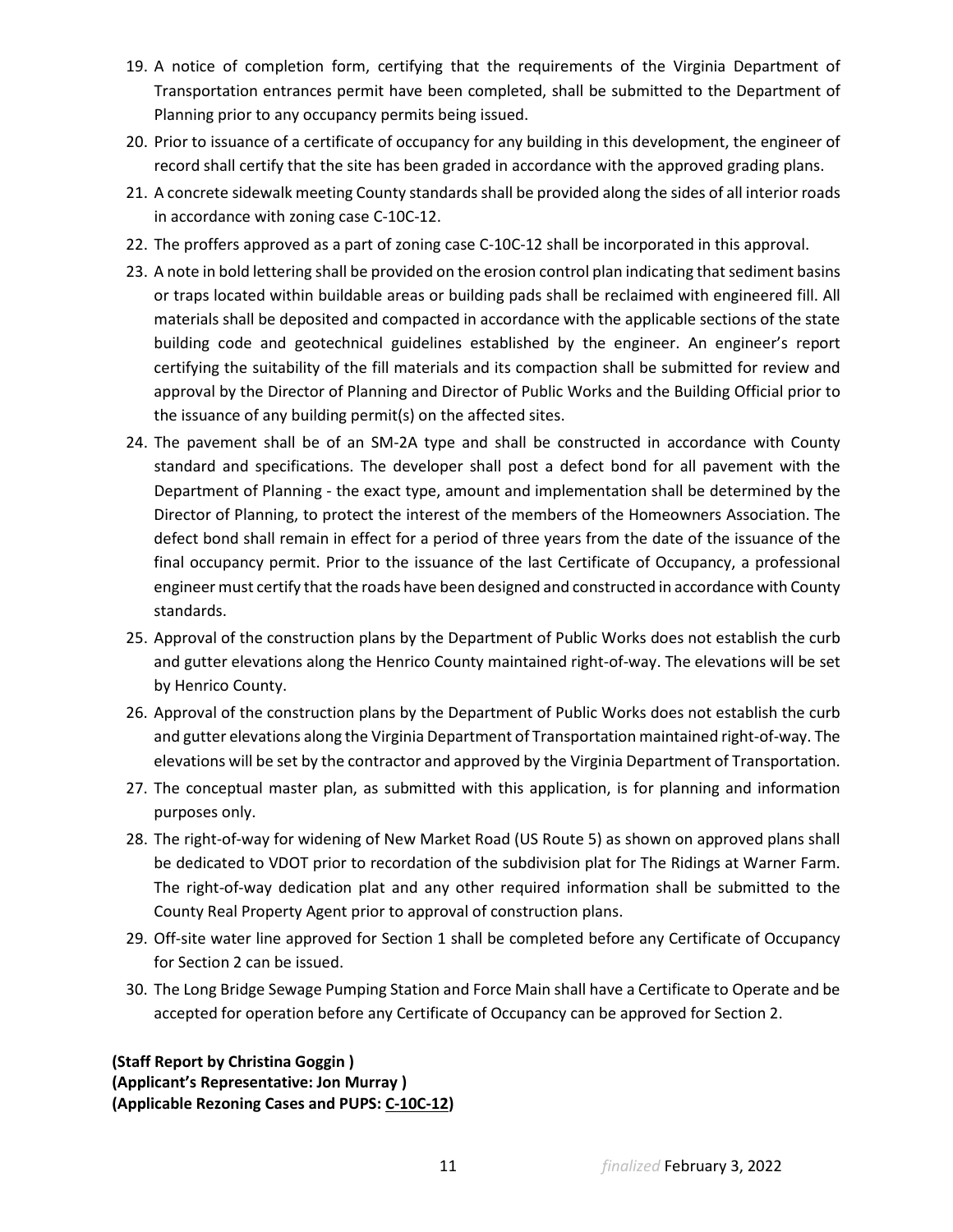## **SITE PLAN AND LIGHTING PLAN**

#### **[POD2021-00373](https://henrico.us/pdfs/planning/2022/jan22/pod/pod2021-00373.pdf)**

Royal Farms at 7411 West Broad Street -7411 West Broad Street (U.S. Route 250)

**Rummel Klepper & Kahl LLP for North Gayton Company LLP and ARLS Properties LLC:** Request for approval of a site plan and lighting plan, as required by Chapter 24, Section 24-2315 and Article 5 of the Henrico County Code, to construct a one story, 5200 square foot convenience store with fuel pumps. The 2.1-acre site is located on the northwest corner of the intersection of West Broad Street (U.S. Route 250) and Willard Road on part of parcel 766-748-0196. The zoning is M-1 Light Industrial. County water and sewer. **(Tuckahoe)**

**The applicant has requested a deferral to the February 2022 Director's agenda.**

**(Staff Report by Tony Greulich) (Applicant's Representative: Bill Johns) (Applicable Rezoning Cases and PUPS: N/A )** 

## **SITE PLAN**

### **[POD2021-00410](https://henrico.us/pdfs/planning/2022/jan22/pod/pod2021-00410.pdf)**

Travis Auto Center 2 at 4200 Nine Mile Road (State Route 33) –4200 Nine Mile Road

**Goodfellow, Jalbert, Beard & Associates, Inc. for Leelwattie Ramashwar and Nine Mile HTLK, LLC.:** Request for approval of a site plan, as required by Chapter 24, Section 24-2315 of the Henrico County Code, to construct a one story, 5,000 square foot automotive repair center with 8 service bays. The 1.06 -acre site is located on the north line of Nine Mile Road (State Route 33), approximately 250 feet west of its intersection with East Richmond Road, on parcel 808- 722-7565. The zoning is B-3C Business District (Conditional) and AS-O Airport Safety Overlay District. County water and sewer. **(Varina)**

**The applicant has requested a deferral to the February 2022 Director's agenda.**

**(Staff Report by Mike Kennedy ) (Applicant's Representative: Bonnie D Beavers ) (Applicable Rezoning Cases and PUPS: C-005C-11 )**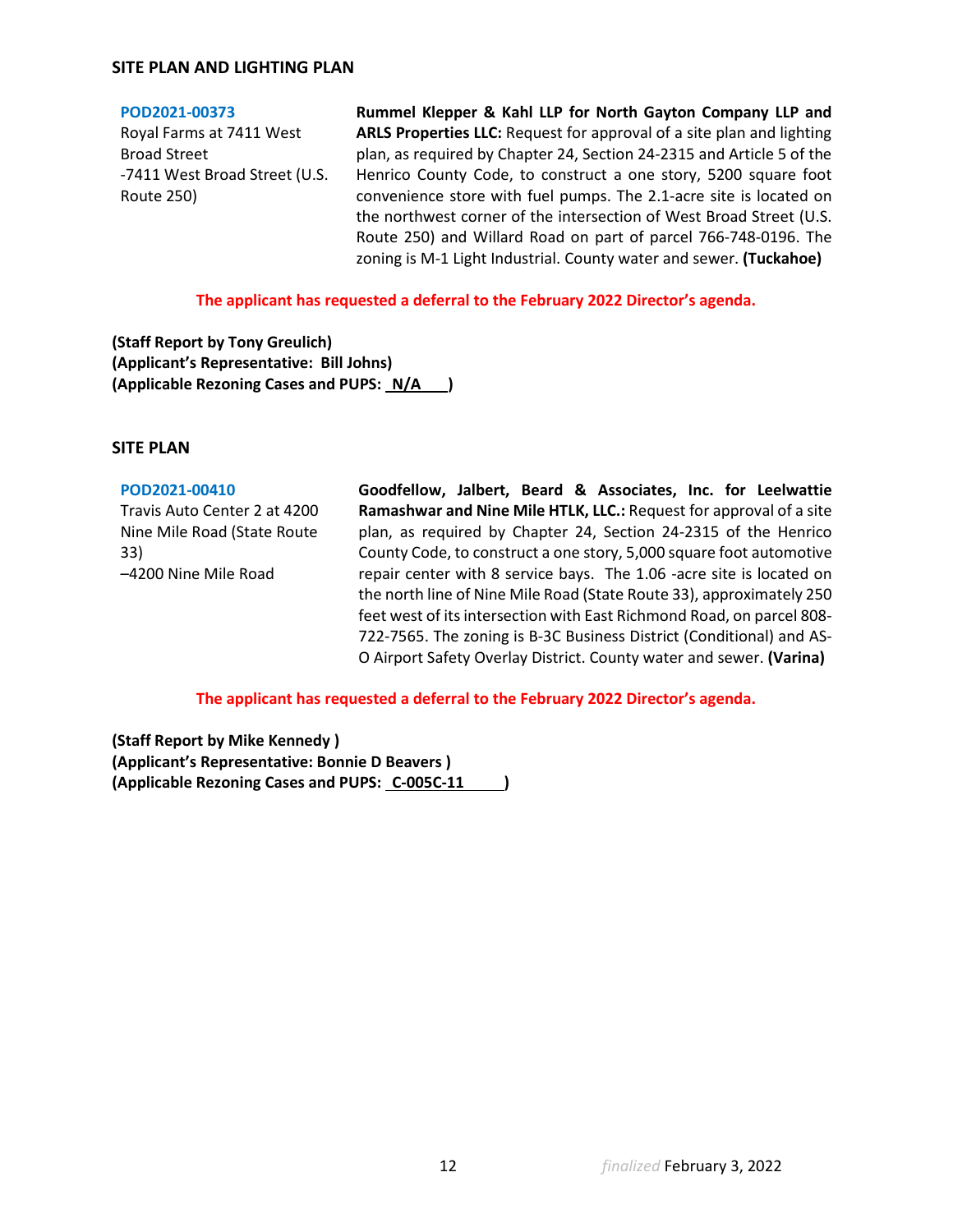## **SITE PLAN AND LIGHTING PLAN**

# **[POD2021-00509](https://henrico.us/pdfs/planning/2022/jan22/pod/pod2021-00509.pdf)** Sheetz at Regency

– Quioccasin Road

## **APPROVED BY DIRECTOR ON 01/26/2022**

**Kimley-Horn for Regency Quioccasin Road, LC and Sheetz, Inc.:**  Request for approval of a site plan and lighting plan as required by Chapter 24, Section 24-2315 of the Henrico County Code, to demolish a vacant 33,765 square foot automobile service facility and construct a one-story, 6,138 square foot convenience store with fuel pumps and drive-through facilities. The 3.23-acre site is on the southeast corner at the intersection of Quioccasin Road and Starling Drive, on parcel 752-744-6664. The zoning is B-3 Business District. County water and sewer. **(Tuckahoe)**

The applicant proposes to demolish the vacant former Regency Sears Automotive service building and construct a new Sheetz convenience store with fueling and drive through restaurant services. Unlike the residential phase of construction on this agenda, this parcel is not part of the conditionally zoned Regency Urban Mixed Use District (UMUC), but a B-3 zoned site without conditional zoning proffers. As part of the ongoing redevelopment of the overall Regency Mall site, however, the redevelopment will feature many upgrades to the site consistent with the UMU redevelopment.

The plan layout provides for right of way dedication for Starling Drive and Quioccasin Road widening, to construct sidewalks along both frontages and a right turn lane into the Regency development from Quioccasin Road. No new entrances are proposed from Starling Drive with this plan. The Sheetz site will be accessed from existing internal mall driveways. A widened streetscape buffer along the public roads and the internal drives, resulting from site modifications proposed, will allow for enhanced landscaping and lighting of pedestrian ways that tie into the overall Regency pedestrian network and outer streetscape.

The lighting plan is included and demonstrates compliance with the ordinance requirements for lighting on convenience store sites. Information has been submitted to the Division of Police in accordance with the ordinance requirement for a CPTED plan where 24-hour use is proposed, which will continue to be evaluated and verified throughout the subsequent review and permitting phases of the project.

The building will be constructed primarily of red brick, with a roof parapet of height adequate to screen all rooftop equipment. All building sides are articulated in various ways to include doors, windows, and awnings.

Staff recommends approval subject to the annotations on the plans, standard conditions for developments of this type, and the following additional conditions:

- 11B. Prior to the approval of an electrical permit application and installation of the site lighting equipment, a plan including light spread and intensity diagrams, and fixture specifications and mounting heights details shall be revised as annotated on the staff plan and included with the construction plans for final signature.
- 15. The right-of-way for widening of Starling Drive and Quioccasin Road as shown on approved plans shall be dedicated to the County prior to any occupancy permits being issued. The right-of-way dedication plat and any other required information shall be submitted to the County Real Property Agent prior to approval of construction plans.
- 16. A concrete sidewalk meeting County standards shall be provided along the southern side of Quioccasin Road and the eastern side of Starling Drive.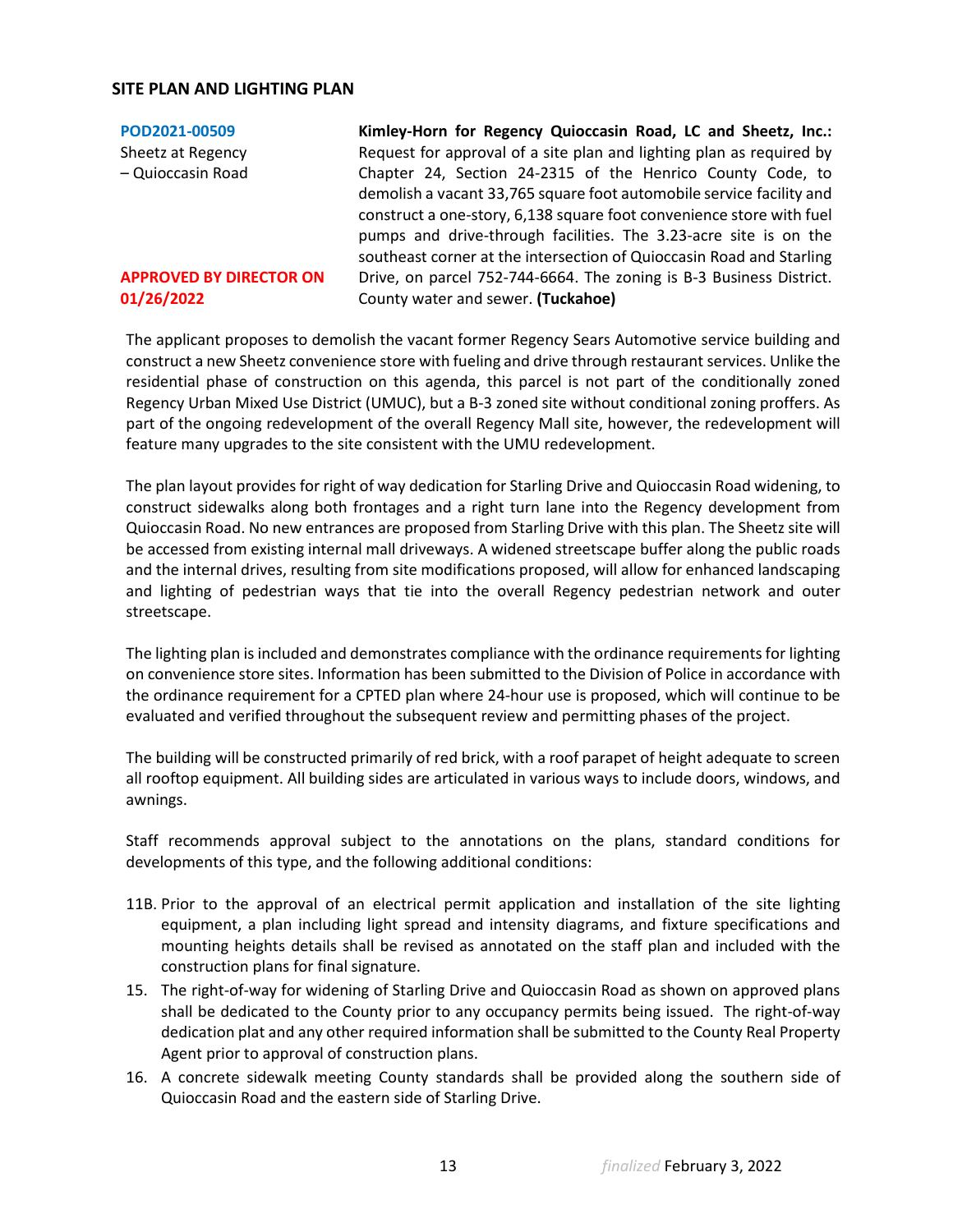- 17. Approval of the construction plans by the Department of Public Works does not establish the curb and gutter elevations along the Henrico County maintained right-of-way. The elevations will be set by Henrico County.
- 18. The conceptual master plan, as submitted with this application, is for planning and information purposes only.
- 19. The applicant, owner, or operator shall meet with the Henrico County Police Division prior to issuance of the Final Certificate of Occupancy to ensure compliance with the approved CPTED Plan.

# **(Staff Report by Aimee Crady)**

**(Applicant's Representative: Laura Anderson )** 

(Applicable Rezoning Cases and PUPS: N/A )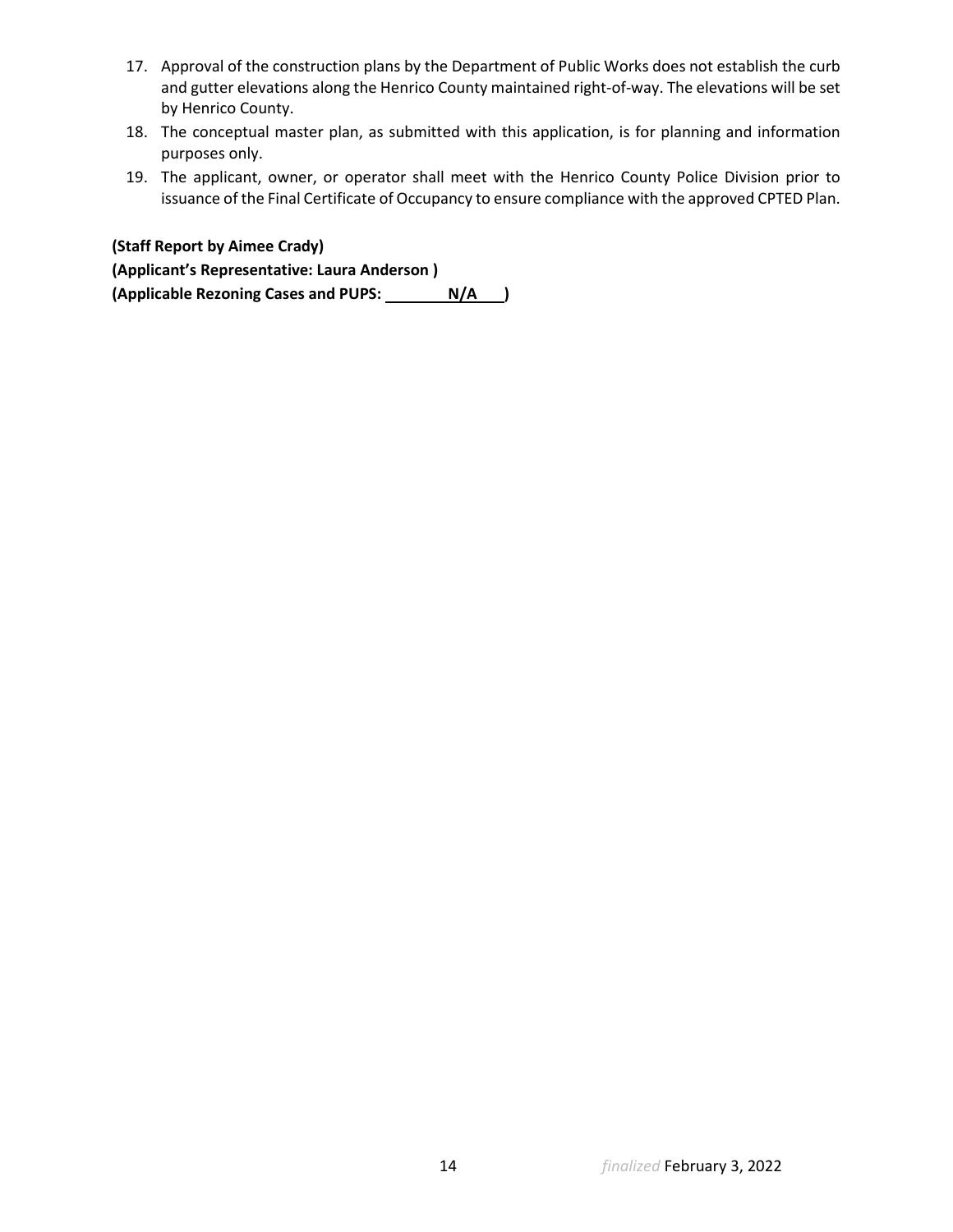## **PRELIMINARY PLAT**

| SUB2021-00134                  | Bay Companies Inc. for Glenwood Golf Club, Inc., Godsey Properties:     |
|--------------------------------|-------------------------------------------------------------------------|
| Fairways (October 2021 Plan)   | The 121.15-acre site proposed for 290 single family dwellings is        |
| (Formerly Glenwood)            | located on the north line of Creighton Road at its intersection with    |
| - 3100 Creighton Road          | Gordon Lane heading east on Creighton Road, approximately 3,500         |
|                                | feet to the Virginia Dominion Power easement, on parcels 804-726-       |
|                                | 5470 and 804-726-5470.001. The zoning is R-5AC General Residence        |
| <b>APPROVED BY DIRECTOR ON</b> | District (Conditional) and AS-O Airport Safety Overlay District (part). |
| 01/26/2022                     | County water and sewer. (Fairfield) 290 Lots                            |

This preliminary plat approval request for Fairways consists of 290 single family lots. The site was rezoned by the Board of Supervisors September 14, 2021 with cases REZ2021-00005 and PUP2021-00001.

The layout is in substantial conformance with the proffered layout. The layout also shows the proffered active/passive amenity areas for the proffered amenities such as grills and tables, pavilions, walking trails and bridges connecting the eastern and western sides of the subdivision and Hidden Creek Recreation Center. The details of the improvements for each future section will be included in the plan of development prior to signature. Sidewalks are proffered to be installed along at least one side of all new roads and along the Creighton Road frontage.

Per proffers, all dwelling units shall have exposed exterior walls of stone, dryvit, brick, vinyl siding or a combination of the foregoing or other materials as approved by the Director of Planning. All foundations below the first-floor level shall be brick or stone. All homes are proffered to have a 1 car garage with a paved driveway. Proffers also require 30% of both sides of the development and a minimum of 35% of all lots to have rear or side load garages.

Lot widths and lot areas are also proffered. At least 60% of the lots shall be 70-feet or greater width with a lot area of 9,500 square feet. No lot shall be less than 67-feet wide or less than 8,000 square feet in area.

After preliminary plat approval, a plan of development and final subdivision plat are required to be submitted for review and approval prior to land disturbance for the project.

The staff recommends preliminary plat approval subject to the annotations on the plans, the standard conditions for subdivisions served by public utilities, and the following additional conditions:

- 13. Prior to requesting the final approval, a draft of the covenants and deed restrictions for the maintenance of the common area by a homeowners association shall be submitted to the Department of Planning for review. Such covenants and restrictions shall be in a form and substance satisfactory to the County Attorney and shall be recorded prior to recordation of the subdivision plat
- 14. A county sidewalk shall be constructed along one side of all new roads and the western side of Creighton Road.
- 15. Any necessary offsite drainage easements must be obtained prior to final approval of the construction plan by the Department of Public Works.
- 16. The proffers approved as part of zoning case REZ2021-00005 shall be incorporated in this approval.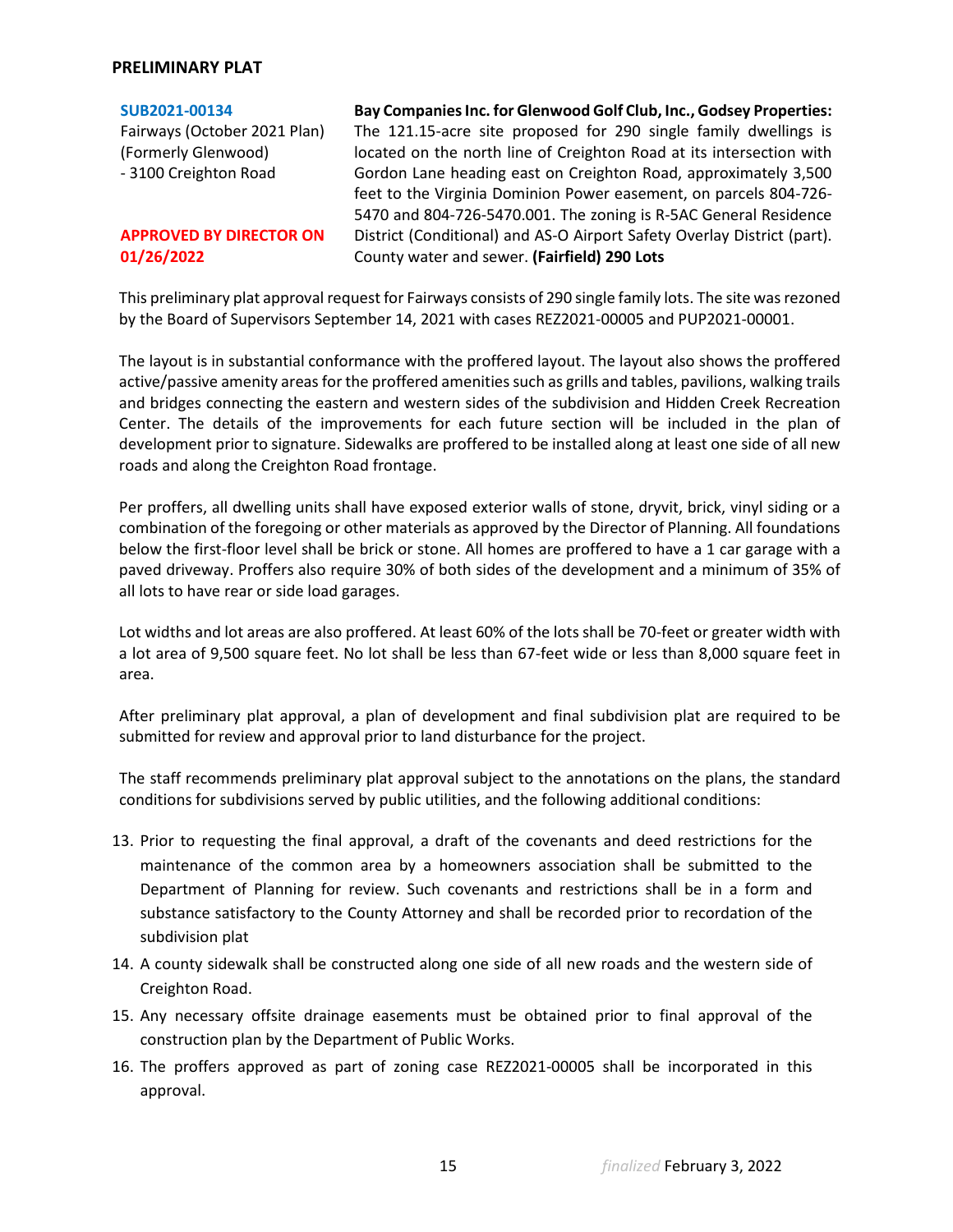17. Prior to approval of a final plat for lots 53 through 65 as shown on the preliminary plat, the applicant shall provide evidence of clear title for the connection to Carneal Street as deemed satisfactory to the Director of Planning and County Attorney.

**(Staff Report by Christina Goggin) (Applicant's Representative: Josh Krolewski) (Applicable Rezoning Cases and PUPS: REZ2021-00005)**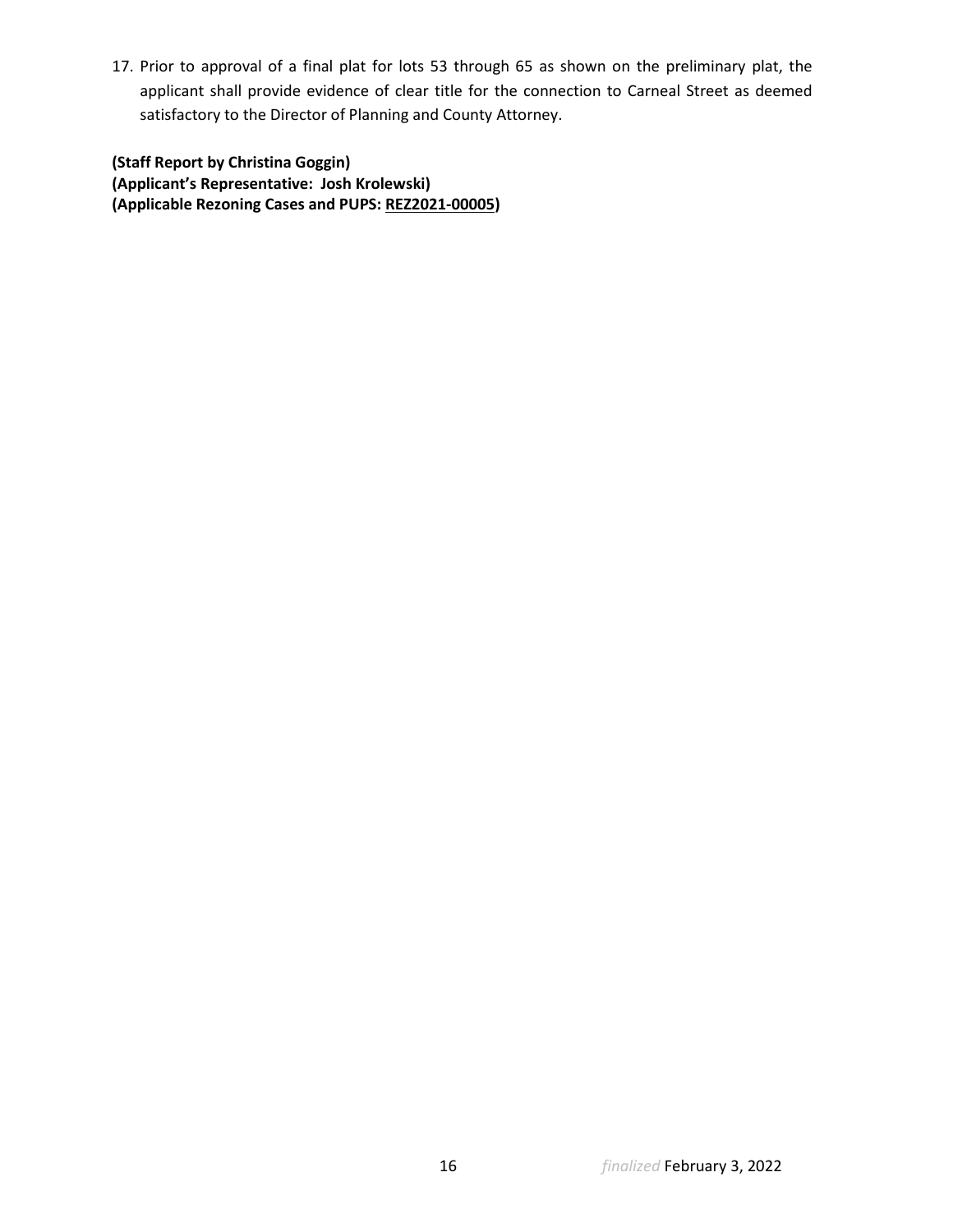## **PRELIMINARY PLAT**

**[SUB2021-00187](https://henrico.us/pdfs/planning/2022/jan22/pod/sub2021-00187.pdf)**

Ridings at Warner Farm (January 2022 Plan) – Yahley Mill Road

### **APPROVED BY DIRECTOR ON 01/26/2022**

**Timmons Group for KCA/Camp Hill Investments LC, and D R Horton Inc.:** The 204.26-acre site proposed for 124 single family dwellings is located on the west line of Yahley Mill Road, approximately 300-feet north of its intersection with Union Grove Road, continuing north along Yahley Mill Road to approximately 1,500-feet south of its intersection with Darbytown Road, on parcels 833-682-5297 (part), 833-686-7681, and 832-688-9219. The zoning is R-2AC One-Family Residence District, A-1C Agricultural District, and AS-O Airport Safety Overlay District. County water and sewer. **(Varina) 124 Lots**

This request for preliminary plat approval for The Ridings at Warmer Farms (January 2022 Plan) includes 124 single family lots on 204.26 acres. This plat is the third section submitted for preliminary plat approval for the master planned property.

The 576-acre project was originally rezoned from A-1 Agricultural to mostly R-2AC residential zoning in 2005. The property owner applied to rezone again in 2012 to permit different housing types within the development with zero lot line single family dwelling lots and townhome lots for sale while retaining the larger R-2AC lots around the permitter of the development to reflect the rural vistas of the surrounding community. In addition to the written proffers adopted with the rezoning, a pattern book providing a masterplan and design details for housing, street layout and classification, landscaping, and lighting for the development of the land was also proffered. Therefore, the entire development is subject to both documents.

The first conditional (now called Preliminary Plat) section of The Ridings at Warner Farms included 314 R-2AC and R-5AC lots and was approved by the Planning Commission in 2012. The second preliminary plat for 212 townhouses was approved in December 2021. An application for Final Plat approval was submitted in 2014 for 67 of the R-2A lots that access from Turner Road and staff granted Final approval to the plan at that time. Construction plans were submitted July 2021 for review and all review agencies have comments that need to be addressed before plans can be approved for construction. A Plan of Development is currently under review for The Ridings at Warner Farms Section 2 (POD2021-00548) for the townhouses, the zero-lot line single family dwellings and some single-family lots.

The layout for the 124 lots under consideration is in substantial conformance with the proffered layout in the proffers and pattern book. Proposed streets are 24-foot-wide pavement, with a 4-foot tree planting strip and 4-foot sidewalk on each side and conform to the pattern book.

Because this is a single-family dwelling development, a Final Plat and construction plans, which will contain additional details regarding lot conformance, stormwater management, drainage, erosion and sediment control, public utility improvements, proffered amenities and trails, sidewalk and trail location details, and conceptual landscaping will need to be submitted for review and Director's approval. After the Director's approval, the construction plans will need to be submitted for approval by all review agencies before land disturbance can be approved for this portion of the project.

The staff recommends preliminary plat approval subject to the annotations on the plans, the standard conditions for subdivisions served by public utilities, and the following additional conditions: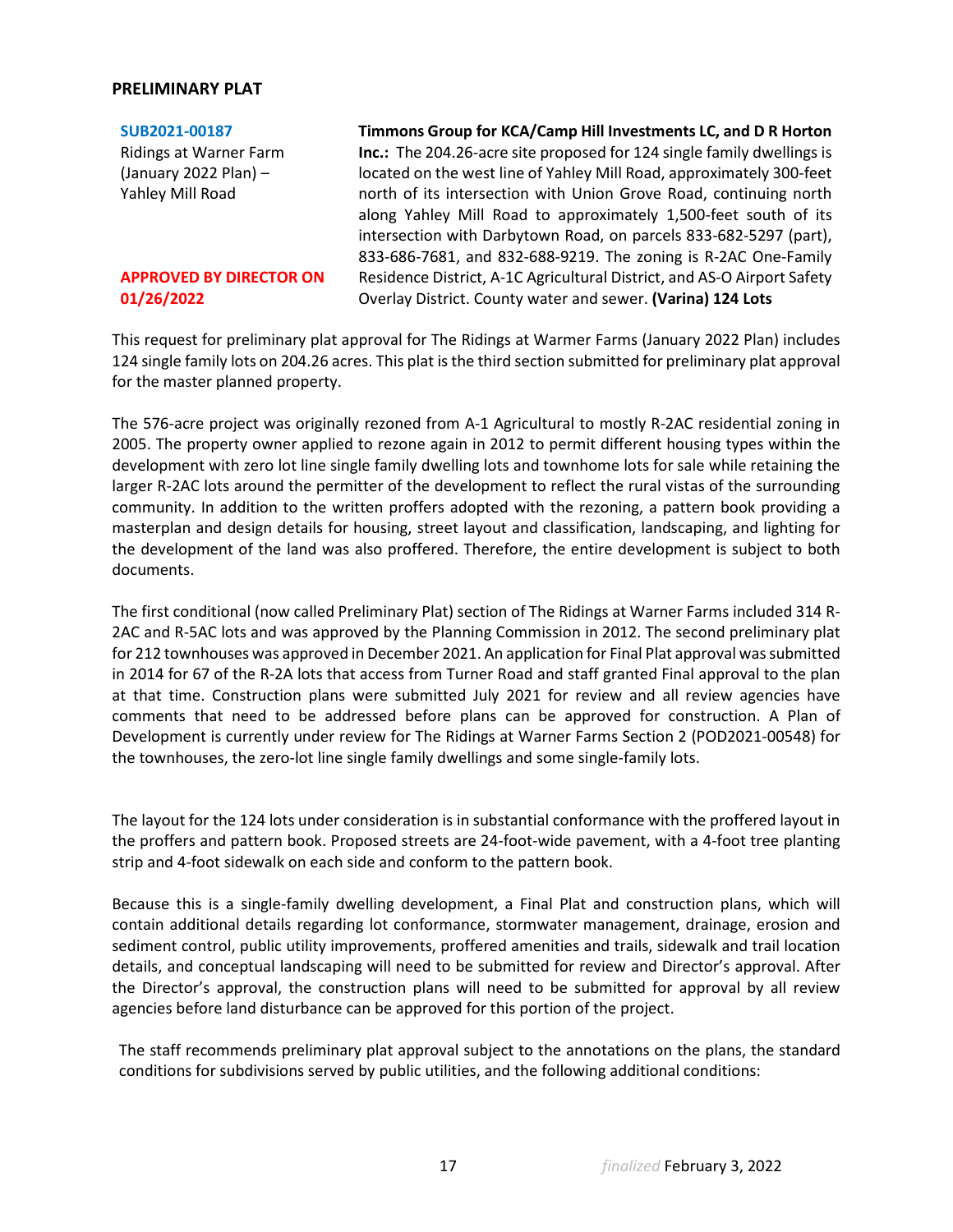- 13. Prior to requesting the final approval, a draft of the covenants and deed restrictions for the maintenance of the common area by a homeowners association shall be submitted to the Department of Planning for review. Such covenants and restrictions shall be in a form and substance satisfactory to the County Attorney and shall be recorded prior to recordation of the subdivision plat.
- 14. A County sidewalk shall be constructed along the one side of the project roads.
- 15. Any necessary offsite drainage easements must be obtained prior to final approval of the construction plan by the Department of Public Works.
- 16. The proffers approved as part of zoning case C-10C-12 shall be incorporated in this approval.
- 17. Off-site water line approved for Section 1 shall be completed before any Certificate of Occupancy for Section 3 can be issued.
- 18. The Long Bridge Sewage Pumping Station and Force Main shall have a Certificate to Operate and be accepted for operation before any Certificate of Occupancy can be approved for Section 3.

**(Staff Report by Christina Goggin ) (Applicant's Representative: Jon Murray) (Applicable Rezoning Cases and PUPS: \_\_\_\_\_\_C-10C-12\_)**